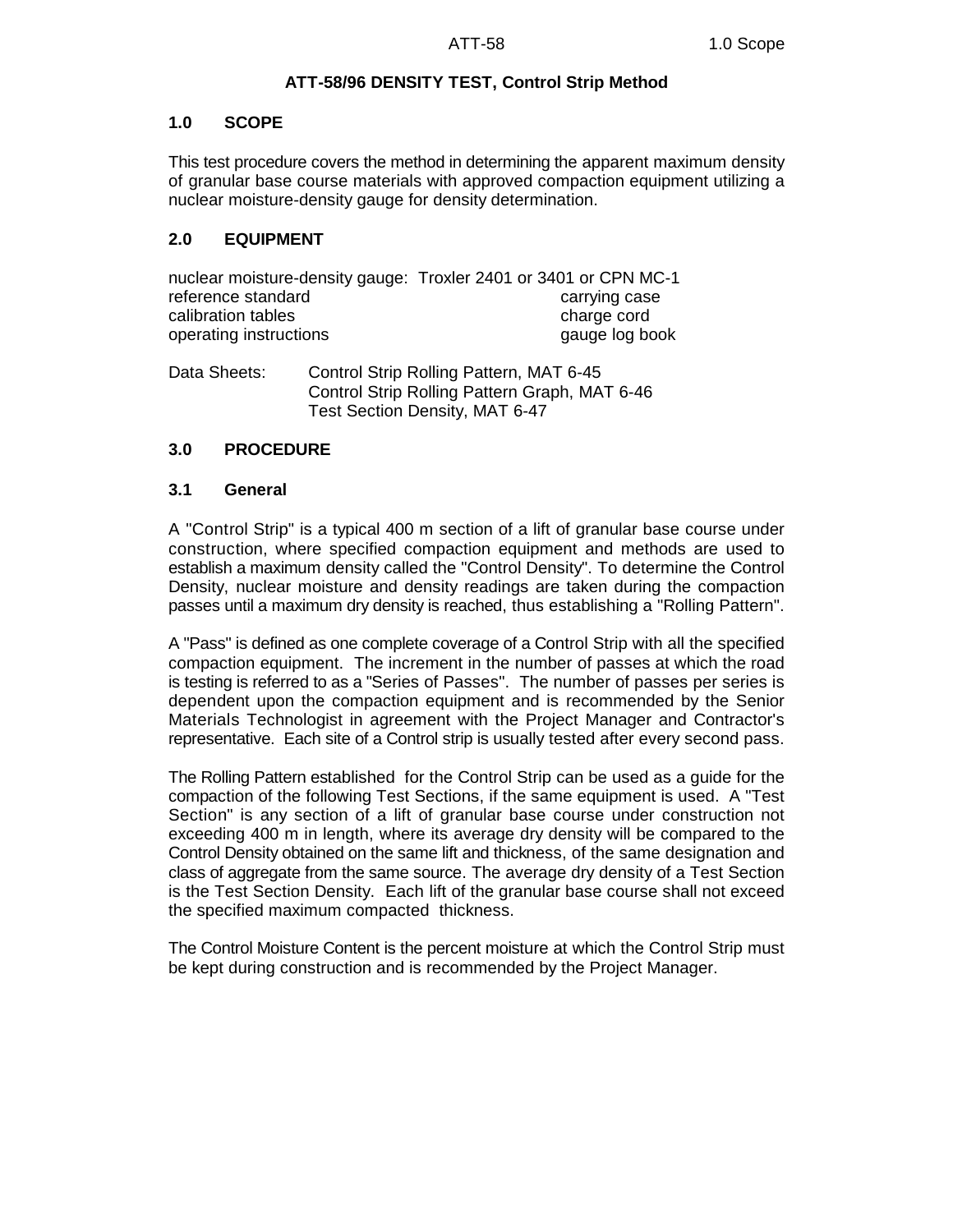The compaction equipment specification applies only when the Control Strip density is determined. In subsequent base course construction, the contractor may choose his own combination of compaction equipment as long as the lift thickness, finished grade and density specifications are met.

## **3.2 Equipment Preparation**

- 1. Immediately upon the arrival of the gauge on the job and before each control strip or test section, determine if the gauge is functioning properly by performing the "Checkout Procedure" as directed in ATT-11, DENSITY TEST, In-Place Nuclear Method. This procedure comprises of:
	- a) "Circuitry Check". This is used to identify problems with the electronics. This test is not routinely performed with Troxler 3401 gauges.
	- b) Moisture and Density Standard Counts. These counts are used to determine the "Percent Drift" caused by component aging and drift within the instrument.
- 2. The gauge must be placed outside for at least 30 minutes before testing begins for the day. Air temperature affects the gauge when the gauge is taken from a warm temperature to a cool temperature.

### **3.3 Site Preparation**

Proper site preparation is the most important step in the nuclear density test. Inconsistent and incorrect results are caused by surface voids. Surface voids should be reduced to a minimum as follows:

- 1. The surface of the granular base course shall be kept wet until testing is completed because the surface water acts as a void filler. However water should not be added in such quantities that it seeps into the underlying subgrade.
- 2. The surface to be tested must be smooth and flat. This is best achieved immediately after the compaction equipment has been removed from the test site. The gauge should never "rock" on an irregular surface. In order to achieve the same surface condition, native fines of approximately the same moisture content must be used to fill the surface voids.

# **3.4 Control Strip**

As portions of the lift are being spread, the aggregate should be compacted so that, when the entire lift has been laid, the specified compaction equipment completed a minimum of 4 passes over all area.

Once the aggregate for the lift has been completely spread, the measurements for the Control Density commence. Compaction and density measurements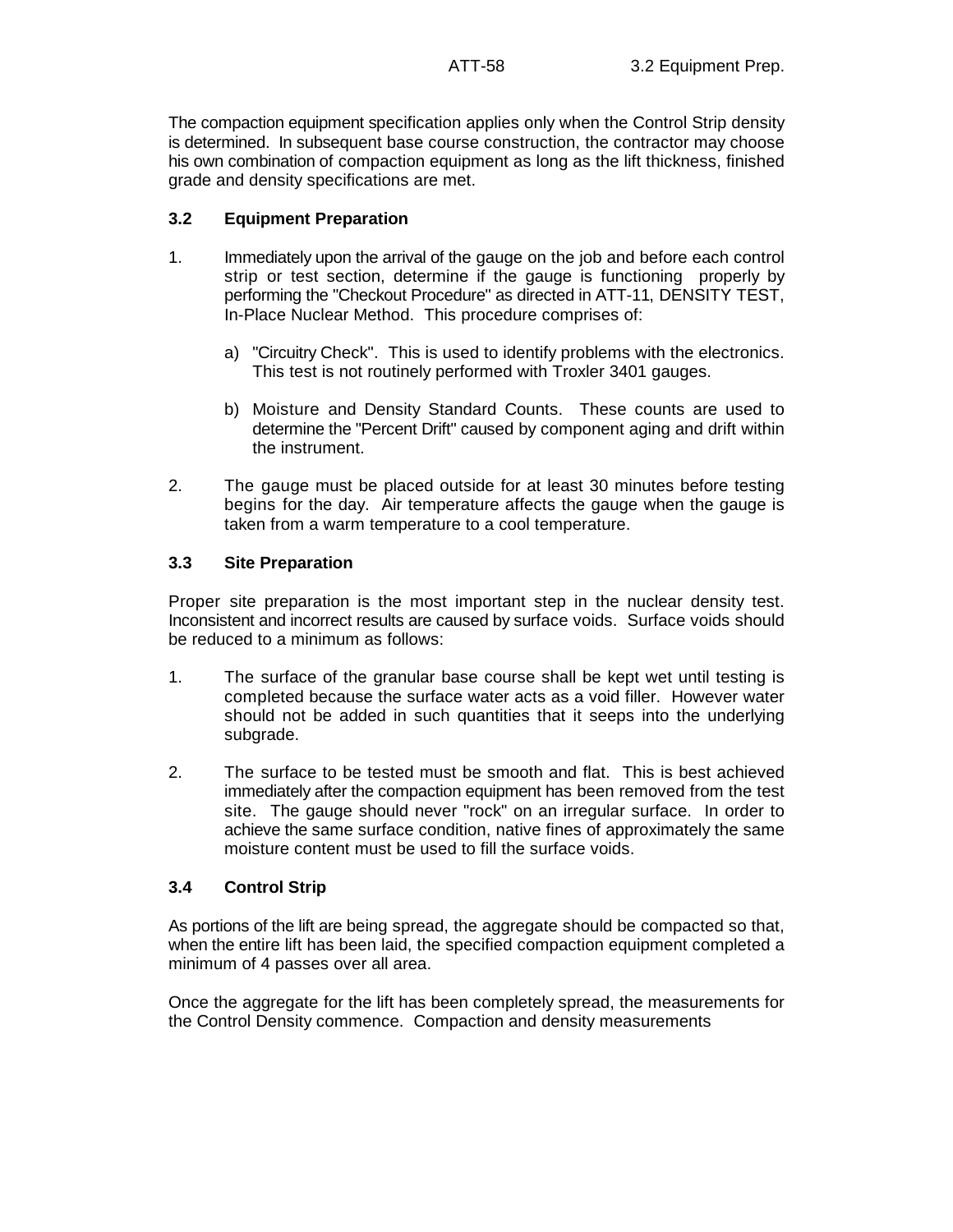continue until a maximum dry density is achieved, and this will be the Control Density for subsequent granular base course construction for the same lift and the same material. A Control Strip and its corresponding Control Density is required:

- 1. For each lift.
- 2. For a change in designation or class or source of aggregate.
- 3. Whenever there is a significant change in the gradation of the aggregate from the same pit.
- 4. Whenever a different nuclear moisture-density gauge is used.

# **3.5 Backscatter Testing**

The Control Strip test method has been developed specifically for aggregates. With aggregates, backscatter testing is effective and is the recommended mode. Direct transmission testing on larger sized aggregates is inaccurate because the pounding of the drill rod used to create the hole for the probe distorts the surface, resulting in poor gauge seating.

Direct transmission testing on some -20 000 Fm aggregates is effective and may be implemented. Refer to Section 3.6, Direct Transmission Testing to determine if this mode may be used on a project.

### **3.5.1 Rolling Pattern**

- 1. Once the standard counts have been taken, select 5 evenly spaced test sites within the "Control Strip". The test sites should be representative, have minimum segregation, have no ravelling and their surfaces must be moist.
- 2. Record opposite the corresponding site number, the station (column "C") and location (column "D") of each site, as shown in Figure 1(MAT 6-45).
- 3. After the material for the lift has been completely spread, allow one series of passes (usually two passes) of the compaction equipment, then proceed to the test site.
- 4. Mark the site by placing a flagged nail at least 0.3 m in front of the proposed site or spray painting the site.
- 5. Prepare the test site as directed in test method ATT-11, Section 3.6.3.
- 6. Place the gauge on the prepared site. Do not set the gauge on the nail as it may affect the reading.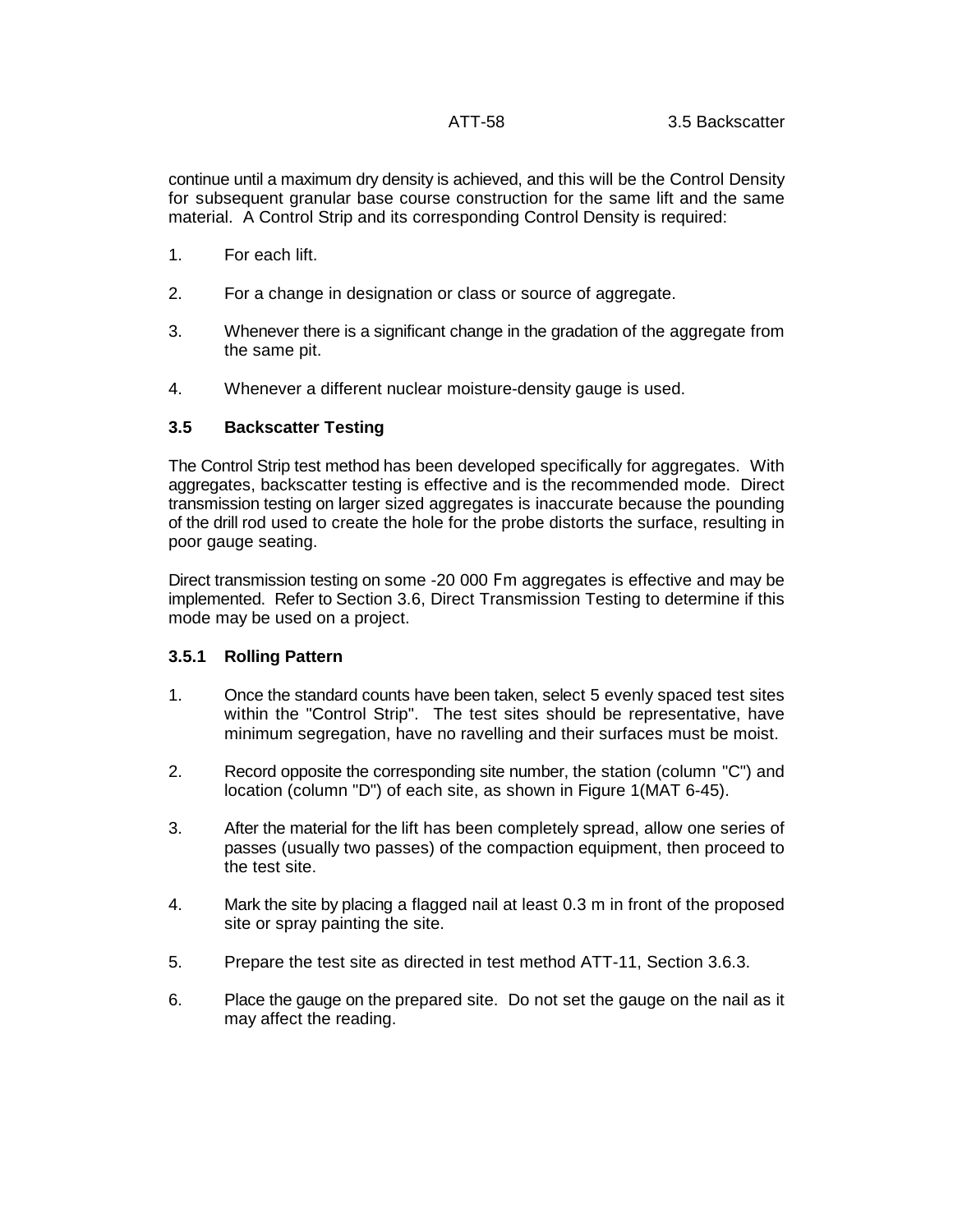- 7. Take two moisture and two backscatter density measurements as directed in test method ATT-11.
- 8. Record the readings for the Pass No. opposite the corresponding site number as Density Count (column "E") and Moisture Count (column "F").
- 9. Proceed to the other 4 test sites and repeat steps 4 to 8 of this Section.
- 10. Calculate the average of the ten density and ten moisture readings for that pass.
- 11. Determine the Density Count Ration (line "G") using the formula:

*Density Count Ratio* ' *Average Backscatter Density Count Density Standard Count*

- 12. Use the Backscatter Density Calibration Table and the Density Count Ratio (line "G") to obtain the Wet Density (line "H").
- 13. Determine the Moisture Count Ratio (line "I") using the formula:

*Moisture Count Ratio* ' *Average Moisture Count Moisture Standard Count*

- 14. Use the Moisture Calibration Table and the Moisture Count Ratio (line"I") to obtain the Moisture in  $kg/m<sup>3</sup>$  (line "J").
- 15. Calculate the Dry Density in  $kg/m<sup>3</sup>$  (line "K") as follows:

*Dry Density* (*kg*/ $m^3$ )  $'$  *Wet Density* (*kg*/ $m^3$ ) & *Moisture* (*kg*/ $m^3$ )

16. Calculate the Moisture Content in percent (line "L") using the formula:

*Moisture Content* (%) ' *Moisture in kg*/*m* 3 *Dry Density in*  $kg/m^3$  *x* 100

- 17. After each "series of passes" (pass #2, 4, 6, etc.) of the compaction equipment, repeat steps 5 to 16 of this Section.
- **NOTE:** Site preparation may not be required after a few series of passes. All readings must be taken at the exact same locations with the gauge sitting in the same position as the first set of readings.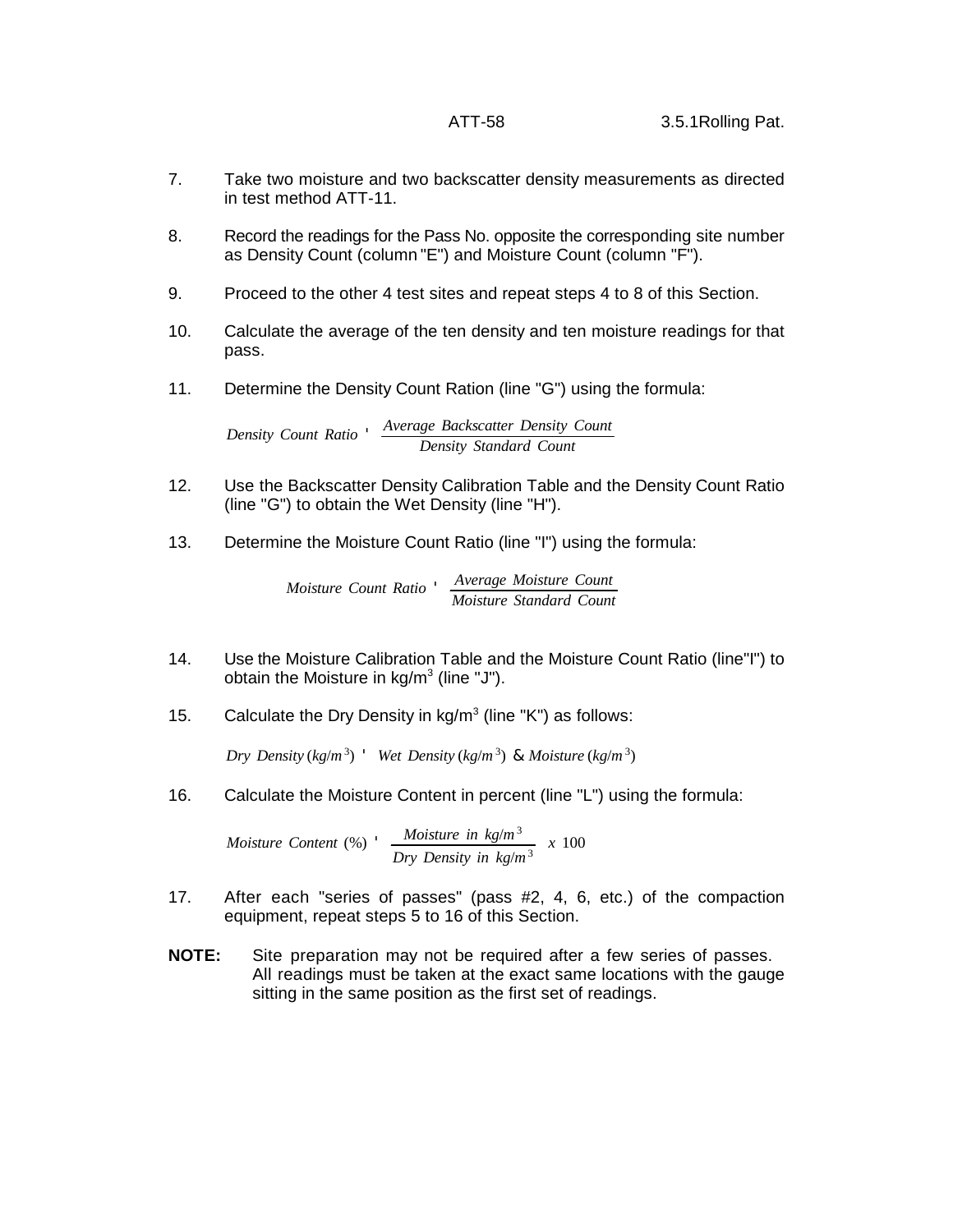|                                                          |                                        |                                     |                | <b>CONTROL STRIP ROLLING PATTERN</b>                |                            |             |                                                            |                                   |                                                        |                     |                     |                     |  |  |  |
|----------------------------------------------------------|----------------------------------------|-------------------------------------|----------------|-----------------------------------------------------|----------------------------|-------------|------------------------------------------------------------|-----------------------------------|--------------------------------------------------------|---------------------|---------------------|---------------------|--|--|--|
|                                                          |                                        |                                     | <b>PROJECT</b> |                                                     |                            | DISTRICT 12 |                                                            |                                   |                                                        |                     |                     |                     |  |  |  |
|                                                          | TRANSPORTATION<br><b>AND UTILITIES</b> |                                     |                | DATE 96.01.02<br><b>FROM</b><br>E. of Camrose<br>TO |                            |             |                                                            |                                   |                                                        | Jct of Hwy 26       |                     |                     |  |  |  |
|                                                          | MAT 6-45/96                            |                                     |                | PIT NAME Driedmeat Hill                             |                            |             |                                                            |                                   |                                                        |                     |                     |                     |  |  |  |
|                                                          |                                        |                                     |                |                                                     | PROJECT MANAGER N. Tillman |             |                                                            | CONTRACTOR                        | LOCATION W 1/2 17-45-19-4<br><b>Leduc Construction</b> |                     |                     |                     |  |  |  |
|                                                          | CONTROL STRIP NUMBER 1                 |                                     |                | <b>AGGREGATE TOPSIZE</b>                            |                            |             | 20 000                                                     | <b>LIFT</b><br>$\mathcal I$<br>μm |                                                        |                     |                     |                     |  |  |  |
| <b>TO STATION</b><br><b>FROM STATION</b><br>$10 + 800$   |                                        |                                     |                |                                                     |                            |             |                                                            | $11 + 200$                        | LIFT THICKNESS 100 mm                                  |                     |                     |                     |  |  |  |
| <b>GAUGE TYPE</b><br><b>GAUGE NUMBER</b><br>Troxler 2401 |                                        |                                     |                |                                                     |                            | 1379        |                                                            | <b>MODE</b>                       | <b>Backscatter</b>                                     |                     |                     |                     |  |  |  |
| <b>COMPACTION EQUIPMENT</b>                              |                                        |                                     |                |                                                     |                            |             |                                                            |                                   | <b>SITE</b>                                            | <b>STATION</b>      |                     | <b>LOCATIO</b>      |  |  |  |
| NO. OF VIBRATORY STEEL ROLLERS<br>OTHER(S)               |                                        |                                     |                |                                                     |                            |             |                                                            |                                   | C                                                      |                     | D                   |                     |  |  |  |
| NO. OF WOBBLY TIRED ROLLERS                              |                                        |                                     |                |                                                     |                            |             |                                                            |                                   | 1                                                      | $10 + 835$          | 2.5 <sub>m</sub> rt |                     |  |  |  |
|                                                          | NO. OF PNEUMATIC TIRED ROLLERS         |                                     |                |                                                     |                            |             |                                                            |                                   |                                                        | $10 + 914$          |                     | centerline          |  |  |  |
|                                                          |                                        |                                     |                | <b>STANDARD COUNTS</b>                              |                            |             |                                                            |                                   | 3                                                      | $11 + 980$          |                     | 1.0 <sub>m</sub> rt |  |  |  |
| A                                                        | DENSITY STANDARD COUNT                 |                                     |                | 263                                                 |                            |             |                                                            |                                   | 4                                                      | $10 + 038$          |                     | $2.5$ m It          |  |  |  |
| B                                                        | MOISTURE STANDARD COUNT                |                                     |                | 1378                                                |                            |             |                                                            |                                   | 5                                                      | $11 + 186$          |                     | 1.0 $m$ rt          |  |  |  |
| <b>PASS</b>                                              | <b>SITE</b>                            | <b>DENSITY COUNT</b>                |                |                                                     | <b>MOISTURE COUNT</b>      |             |                                                            |                                   |                                                        |                     |                     |                     |  |  |  |
| NO.                                                      | NO.                                    | Е                                   |                |                                                     | F                          |             |                                                            |                                   | <b>CALCULATIONS</b>                                    |                     |                     |                     |  |  |  |
|                                                          | 1                                      | 394                                 | 396            | 589                                                 | 593                        |             |                                                            | <b>G DENSITY COUNT RATIO</b>      |                                                        | $E$ AVE. / A        |                     | 1.469               |  |  |  |
|                                                          | 2                                      | 392                                 | 394            | 595                                                 | 595                        |             | H WET DENSITY                                              |                                   | (BY TABLES)                                            |                     | kg/m <sup>3</sup>   | 2044                |  |  |  |
| 2                                                        | 3                                      | 377                                 | 383            | 538                                                 | 542                        |             | MOISTURE COUNT RATIO<br>$F$ AVE, $/B$<br>0.413             |                                   |                                                        |                     |                     |                     |  |  |  |
|                                                          | 4                                      | 382                                 | 386            | 547                                                 | 549                        |             | kg/m <sup>3</sup><br><b>MOISTURE</b><br>(BY TABLES)<br>136 |                                   |                                                        |                     |                     |                     |  |  |  |
|                                                          | 5                                      | 380                                 | 380            | 570                                                 | 571                        |             | K DRY DENSITY                                              | kg/m <sup>3</sup>                 | 1908                                                   |                     |                     |                     |  |  |  |
|                                                          | <b>AVE</b>                             | 386.4                               |                |                                                     | 568.9                      |             |                                                            | <b>MOISTURE CONTENT</b>           |                                                        | $100$ J / K         | $kq/m^3$            | 7.1                 |  |  |  |
| <b>PASS</b>                                              | <b>SITE</b>                            | <b>DENSITY COUNT</b>                |                | <b>MOISTURE COUNT</b>                               |                            |             |                                                            |                                   |                                                        | <b>CALCULATIONS</b> |                     |                     |  |  |  |
| NO.                                                      | NO.                                    | E                                   |                |                                                     | F                          |             |                                                            |                                   |                                                        |                     |                     |                     |  |  |  |
|                                                          | 1                                      | 356                                 | 360            | 606                                                 | 606                        |             |                                                            | <b>G DENSITY COUNT RATIO</b>      |                                                        | $E$ AVE, $/$ A      |                     | 1.361               |  |  |  |
|                                                          | 2                                      | 372                                 | 376            | 545                                                 | 535                        |             | H WET DENSITY                                              |                                   | (BY TABLES)                                            | 2201                |                     |                     |  |  |  |
| 4                                                        | 3                                      | 349                                 | 351            | 551                                                 | 561                        |             |                                                            | MOISTURE COUNT RATIO              |                                                        | $F$ AVE. $/B$       |                     | 0.428               |  |  |  |
|                                                          | 4                                      | 363                                 | 361            | 605                                                 | 601                        |             | J<br><b>MOISTURE</b>                                       |                                   | (BY TABLES)                                            |                     | kg/m <sup>3</sup>   | 142                 |  |  |  |
|                                                          | 5                                      | 345                                 | 347            | 632                                                 | 640                        |             | DRY DENSITY<br>ĸ                                           |                                   |                                                        | H - J               | kg/m <sup>3</sup>   | 2059                |  |  |  |
|                                                          | <b>AVE</b>                             | 358.0                               |                |                                                     | 589.2                      |             |                                                            | <b>MOISTURE CONTENT</b>           |                                                        | $100$ J / K         | $kq/m^3$            | 6.9                 |  |  |  |
| <b>PASS</b>                                              | <b>SITE</b>                            | <b>DENSITY COUNT</b>                |                | <b>MOISTURE COUNT</b>                               |                            |             |                                                            |                                   |                                                        | <b>CALCULATIONS</b> |                     |                     |  |  |  |
| NO.                                                      | NO.                                    | Е                                   |                |                                                     | F                          |             |                                                            |                                   |                                                        |                     |                     |                     |  |  |  |
| 6                                                        | 1                                      | 336                                 | 336            | 640                                                 | 644                        |             |                                                            | G DENSITY COUNT RATIO             | $E$ AVE, $/ A$                                         |                     | 1.325               |                     |  |  |  |
|                                                          | 2                                      | 347                                 | 345            | 545                                                 | 551                        |             | H WET DENSITY                                              |                                   | (BY TABLES)                                            |                     | kg/m <sup>3</sup>   | 2259                |  |  |  |
|                                                          | 3                                      | 358                                 | 358            | 570                                                 | 586                        |             |                                                            | MOISTURE COUNT RATIO              |                                                        | $F$ AVE. $/B$       |                     | 0.431               |  |  |  |
|                                                          | 4                                      | 347                                 | 345            | 658                                                 | 646                        |             | J<br>MOISTURE                                              |                                   | (BY TABLES)                                            |                     | kg/m <sup>3</sup>   | 144                 |  |  |  |
|                                                          | 5                                      | 355                                 | 357            | 550                                                 | 554                        |             | K DRY DENSITY                                              |                                   |                                                        | $H - J$             | kg/m <sup>3</sup>   | 2115                |  |  |  |
|                                                          | AVE                                    | 348.4                               |                |                                                     | 594.4                      |             |                                                            | MOISTURE CONTENT                  |                                                        | $100$ J / K         | $kq/m^3$            | 6.9                 |  |  |  |
| <b>PASS</b>                                              | <b>SITE</b><br>NO.                     | <b>DENSITY COUNT</b><br>$\mathsf E$ |                | <b>MOISTURE COUNT</b><br>F                          |                            |             | <b>CALCULATIONS</b>                                        |                                   |                                                        |                     |                     |                     |  |  |  |
| NO.                                                      |                                        |                                     |                |                                                     |                            |             |                                                            |                                   |                                                        |                     |                     |                     |  |  |  |
|                                                          | 1                                      | 333                                 | 331            | 642                                                 | 641                        |             |                                                            | <b>G DENSITY COUNT RATIO</b>      |                                                        | $E$ AVE. / A        |                     | 1.305               |  |  |  |
|                                                          | 2                                      | 346                                 | 346            | 564                                                 | 576                        |             | H WET DENSITY                                              |                                   | (BY TABLES)                                            | kg/m <sup>3</sup>   | 2289                |                     |  |  |  |
| 8                                                        | 3                                      | 341                                 | 339            | 563                                                 | 565                        |             |                                                            | MOISTURE COUNT RATIO              | $F$ AVE. $/B$                                          |                     | 0.439               |                     |  |  |  |
|                                                          | 4                                      | 341                                 | 343            | 600                                                 | 604                        |             | J<br>MOISTURE                                              |                                   | (BY TABLES)                                            |                     | kg/m <sup>3</sup>   | 148                 |  |  |  |
|                                                          |                                        |                                     |                |                                                     |                            |             |                                                            |                                   |                                                        |                     |                     |                     |  |  |  |
|                                                          | 5                                      | 357                                 | 355            | 647                                                 | 645                        |             | K DRY DENSITY                                              |                                   |                                                        | $H - J$             | kg/m <sup>3</sup>   | 2141                |  |  |  |

Allowable day to day drift on standard counts: 1% for density and 2% for moisture (as determined by the log book data) REMARKS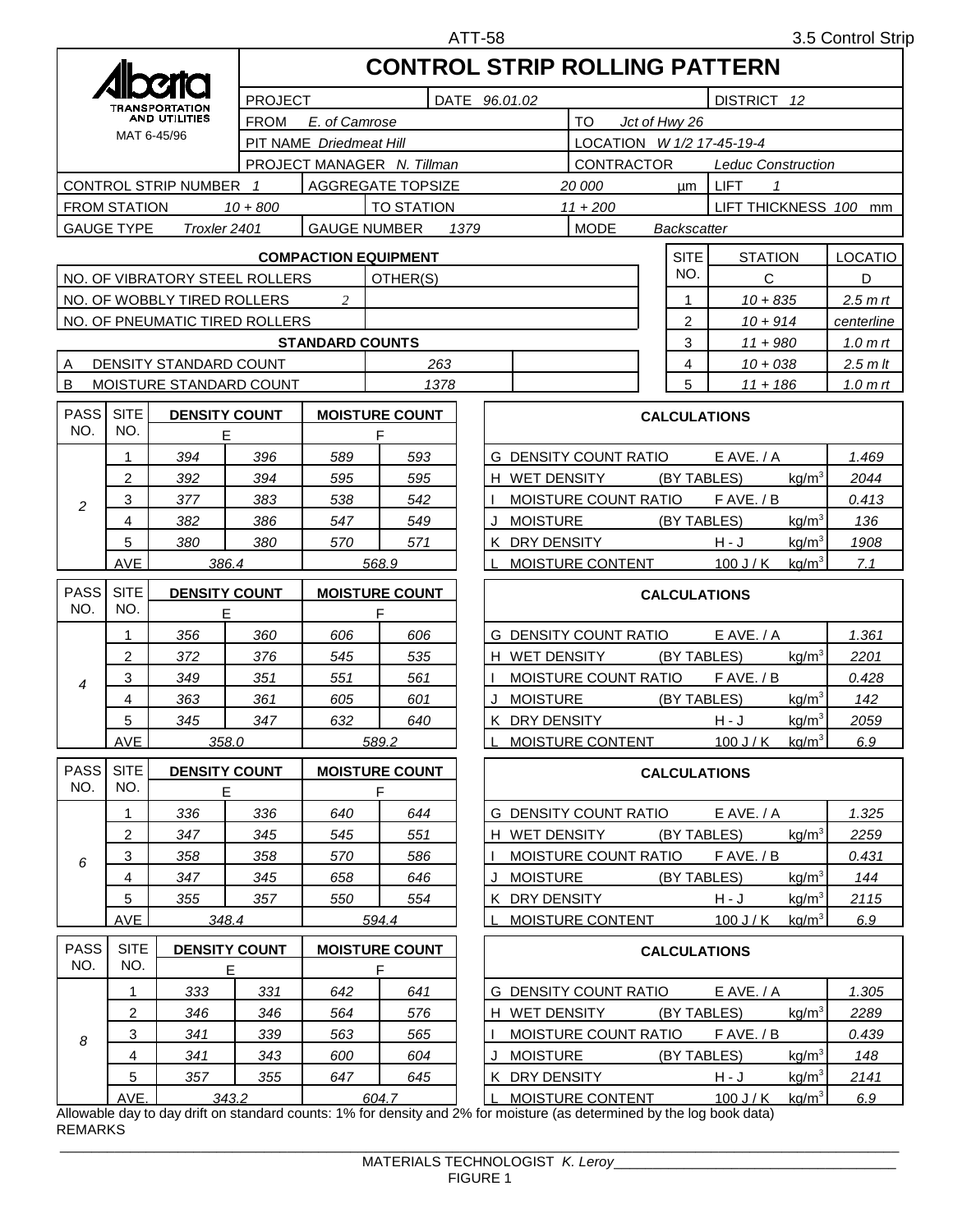لري



CONTROL STRIP ROLLING PATTERN GRAPH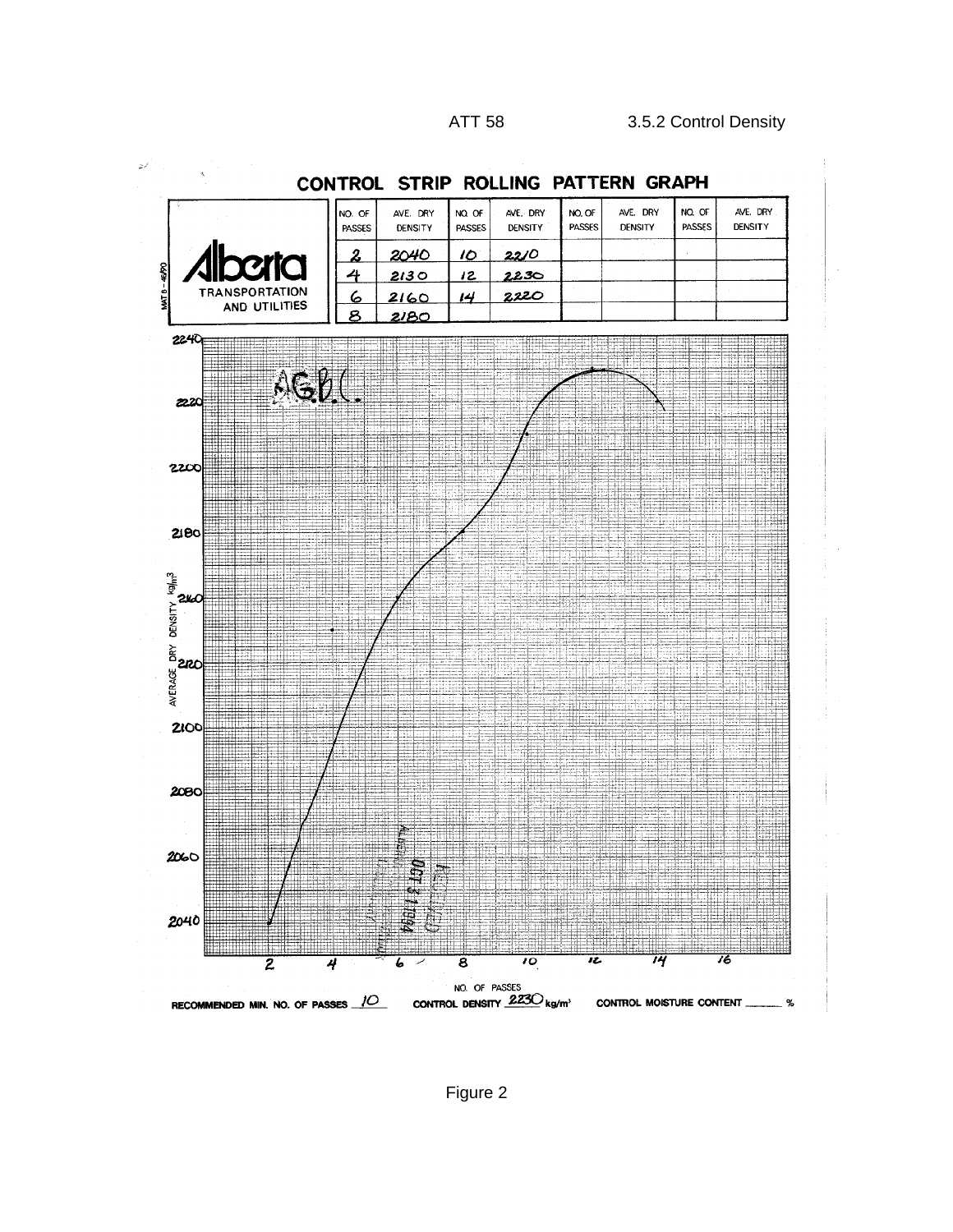- 18. The Rolling Pattern is complete when after the completion of three consecutive series of passes, the average dry density between each series of passes:
	- a) Increases by less than 10 kg/m<sup>3</sup>,
	- b) Continually decreases, or
	- c) Remains constant.

### **3.5.2 Control Density**

Since compaction actually begins as soon as the material for the lift is spread and testing does not start until the entire lift is spread, the Rolling Pattern test does not indicate the true number of passes required to achieve maximum density; it only identifies the point at which maximum density should be reached if all conditions remain constant, i.e., road moisture, compaction equipment, gradation, etc.

- 1. Plot the Dry Density obtained in each series of passes on the vertical ordinate, versus the Number of Passes on the horizontal ordinate, as shown in Figure 2 (MAT 6-46).
- 2. Connect the points with smooth flowing curves.
- 3. From the peak of the curve, pick off the minimum number of passes required to obtain the maximum dry density. Record on the bottom of the data sheet the recommended Minimum No. of Passes, the Control Density and the Control Moisture Content.

### **3.5.3 Test Section**

After a contractor has compacted a section of granular base course and is satisfied that the section is ready for testing, walk the section and identify visually failed areas.

### **3.5.3.1 Visually Failed Areas**

Visually failed areas are areas of completed granular base course that appear segregated, too wet or too dry, rutted, distorted, loose or rough. Visually failed areas must be tested and the test results must be used to confirm the failure:

a) Before determining the random test sites to obtain the test section density, and

b) Prior to placing subsequent lifts of base course (even if the test section had been previously passed).

The procedure is as follows: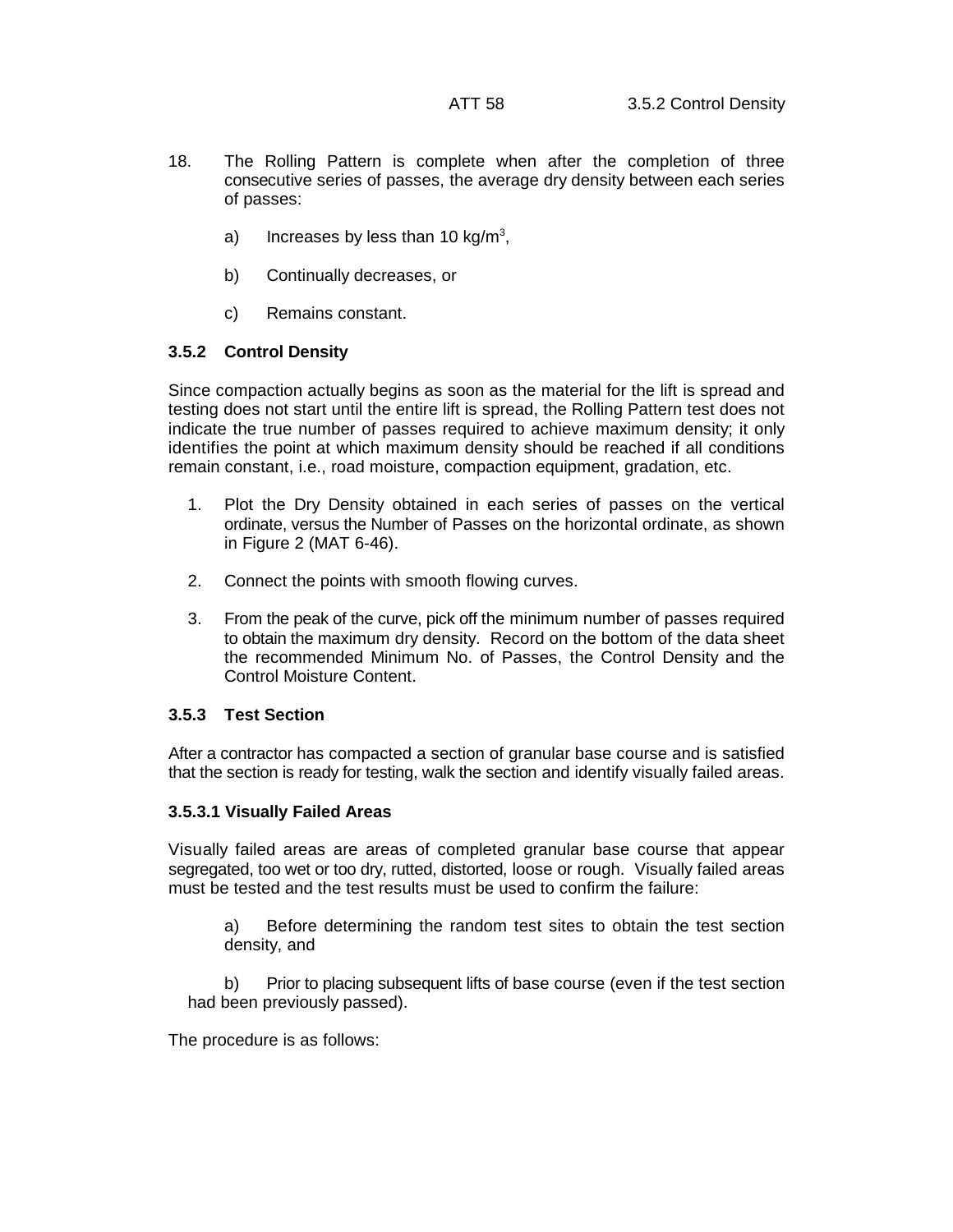- 1. Visually inspect the test section for obviously failed areas.
- 2. Take a density and a moisture standard count as directed in ATT-11.
- 3. Test each visually failed area as described in Section 3.5.3.2, steps 3 to 5.
- 4. Calculate the dry density and moisture content of each site as directed in steps 11 to 16 or Section 3.5.1.
- 5. Determine the percent compaction of each site by repeating steps 8 and 9 of Section 3.5.3.2.
- 6. Report the test results and visual appearance of the failed areas in the Daily Report to Contractor and on the Weekly Compaction Report form.
- 7. Visually failed areas are tested to provide documentation in the event a dispute occurs. The Contractor should repair and/or restore to specified condition each visually failed area, as directed by the project manager.
- 8. Proceed with the Test Section Density, Section 3.5.3.2.

### **3.5.3.2 Test Section Density**

After a stretch of road is checked for visually failed areas, determine the test section within the section to be tested as follows:

- 1. Determine the beginning and ending station of the section to be tested.
	- Note: Normally the maximum length of section shall be 1000 metres, however if the Contractor can maintain a larger area and the area appears to be representative throughtout, this length may be increased. Lengths up to 1500 metres can be tested with only one randomly choosen 400 metre test section within the section. lengths over 1500 metres and less then 2000 metres shall be split into two sections.
- 2. Calculate the length of the section to be tested as follows:

#### *= Ending Station of Section - Beginning Station of Section*

- 3. Determine a length random number for test section using:
	- a) one of the supplied Random Number Tables
	- b) the random number generator of a calculator.
- 4. Calculate the Distance from Beginning Station of the Section using the formula:

#### *= Length of Section x Length Random Number*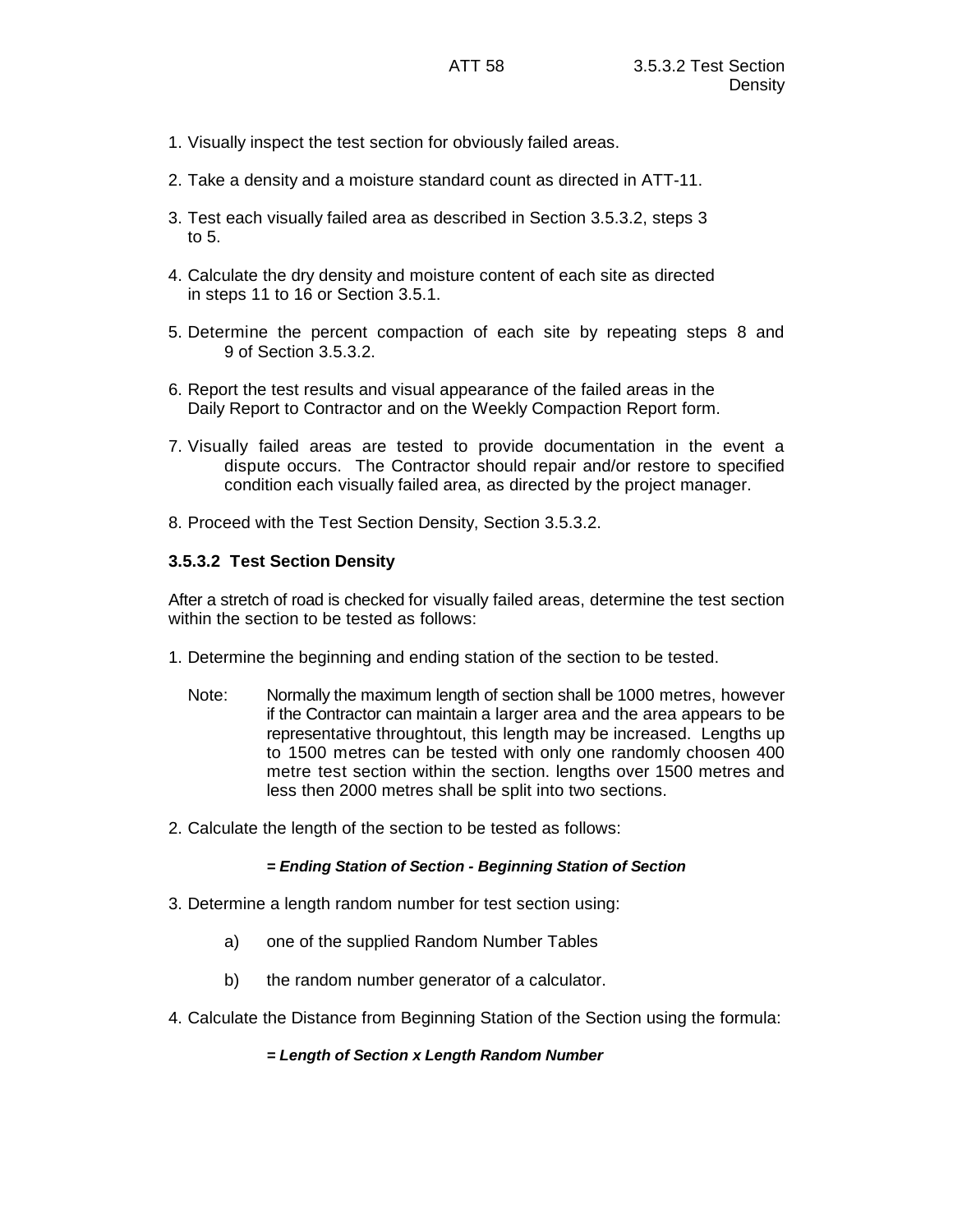5. Calculate the Midpoint, Ending or Beginning of the Test Section as follows:

### *Distance from Beginning Station of Segment + Beginning Station of Segment*

6. If the station is less than 200 metres from the ending station of the section , then record the station on the Test Section Density data sheet as the To Station and determine the From Station as follows:

### *To Station - 400 metres*

7. If the station is less than 200 metres from the beginning station of the section , then record the station on the Test Section Density data sheet as the From Station and determine the To Station as follows:

## *From Station + 400 metres*

8. If the station is not with 200 metres from the beginning or ending station of the section, then determine the From Station and To Station and record the stations on the Test Section Density data sheet as follows:

### *From Station = Station - 200 metres*

## *To Station = Station + 200 metres*

9. Use test method ATT-56, RANDOM TEST SITE LOCATIONS, Part I, Granular Base Course, to randomly choose ten (10) test sites within the Test Section.

- **NOTE:** If the Contractor is working in an area shorter than 400 m in length such as an approach or an intersection, a modified test section may be established and less than 10 test sites may be tested. However a minimum of 5 test sites must be used to obtain a representative result.
- 10. Record the station (line "C") and location (line "D") of each test site, as shown in Figure 3 (MAT 6-47).
- 11. Prepare test site 1, then take two backscatter density readings and two moisture readings as directed in test method ATT-11. Record as density Readings in lines "E<sub>1</sub>" and "E<sub>2</sub>" and Moisture Readings in lines  ${}^{n}_{1}F$ " and  $"F_2"$ .
	- **NOTE:** All four readings must be taken with the gauge sitting in the same position.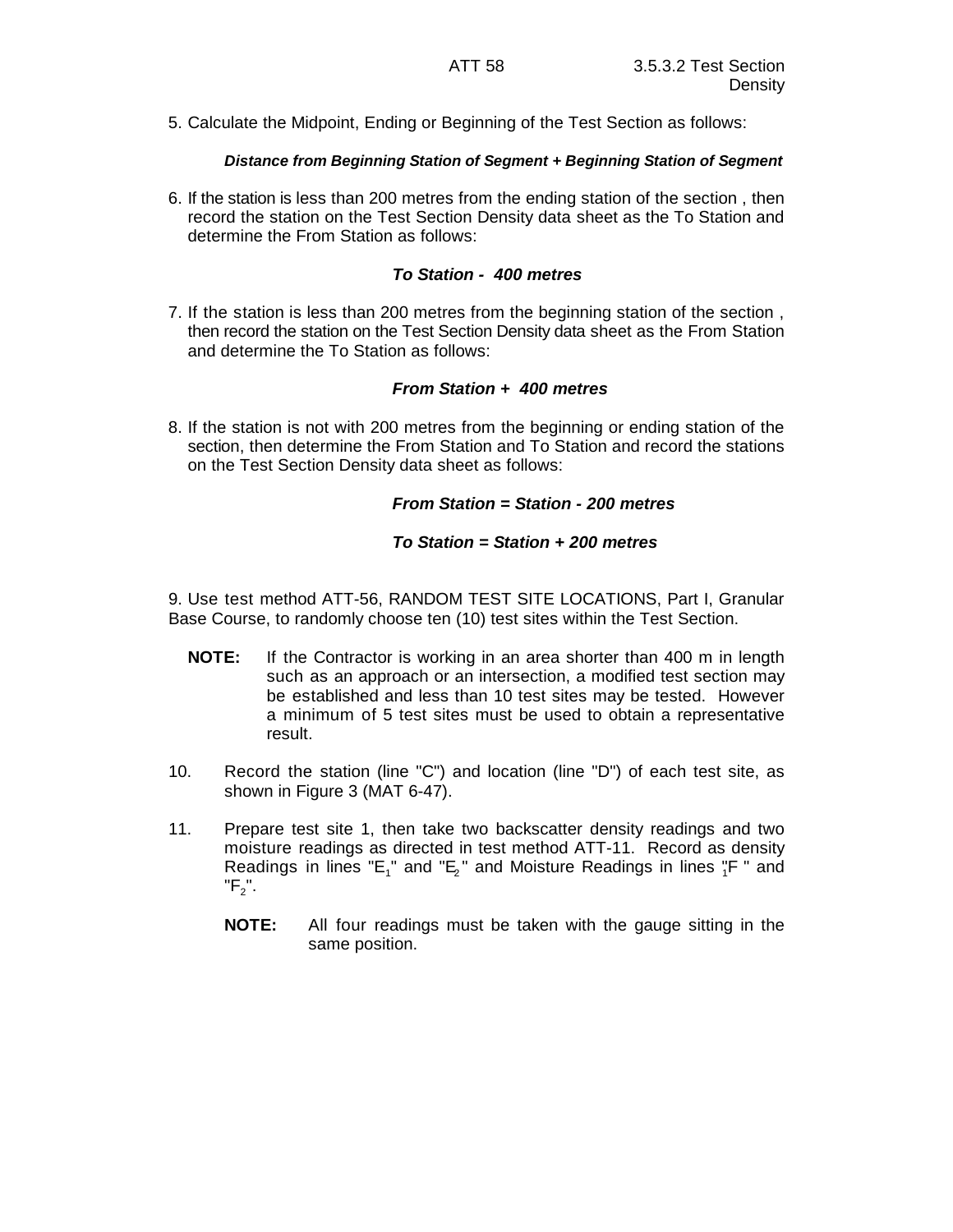- 12 Calculate the average density and the average moisture readings for the site and record as Average Density Count (line "E") and Average Moisture Count (line "F").
- 13. Repeat steps 4 and 5 for each of the remaining nine test sites.
- 14. Calculate the dry density and moisture content of each site as directed in steps 11 to 16 of Section 3.5.1.
- 15. Obtain from the Control Strip Rolling pattern Graph (MAT 6-46) the Control Density obtained in the same lift and the same material. Record the corresponding Control Density in Line "N".
- 16. Determine the percent compaction of each site (line "M") using the formula:

*Site* % *Compaction* ' *Dry Density* (*line* "*K*") *Control Density* (*line* "*N*") *x* 100

- 17. Determine the average Site % Compaction (line "M") and record it in the "Average" column.
- 18. Determine the average dry density (line "K") and the average moisture content (line "L") of the Test Section and record them in the "Average" column.
- 19. Check the average dry density (line "K", Average column) using the formula:

*Average Dry Density* ' *Average Wet Density* & *Average Moisture*

The two figures should be equal. If not, check for calculation errors.

- 20. Transpose the average dry density to the Test Section Density line (line "U").
- 21. Calculate the percent compaction of the Test Section (line "P") using the formula:

*Test Section* % *Compaction* ' *Test Section Density Control Density x* 100

- **NOTE:** The Test Section % Compaction (line "P") should be equal to the Average Site % Compaction. If not, check for calculation errors.
- 22. Compare the results to the specifications which state that the Test Section % Compaction (line "P") shall be at least 98% and each Site % Compaction (line "M") shall be at least 95% of the applicable Control Density.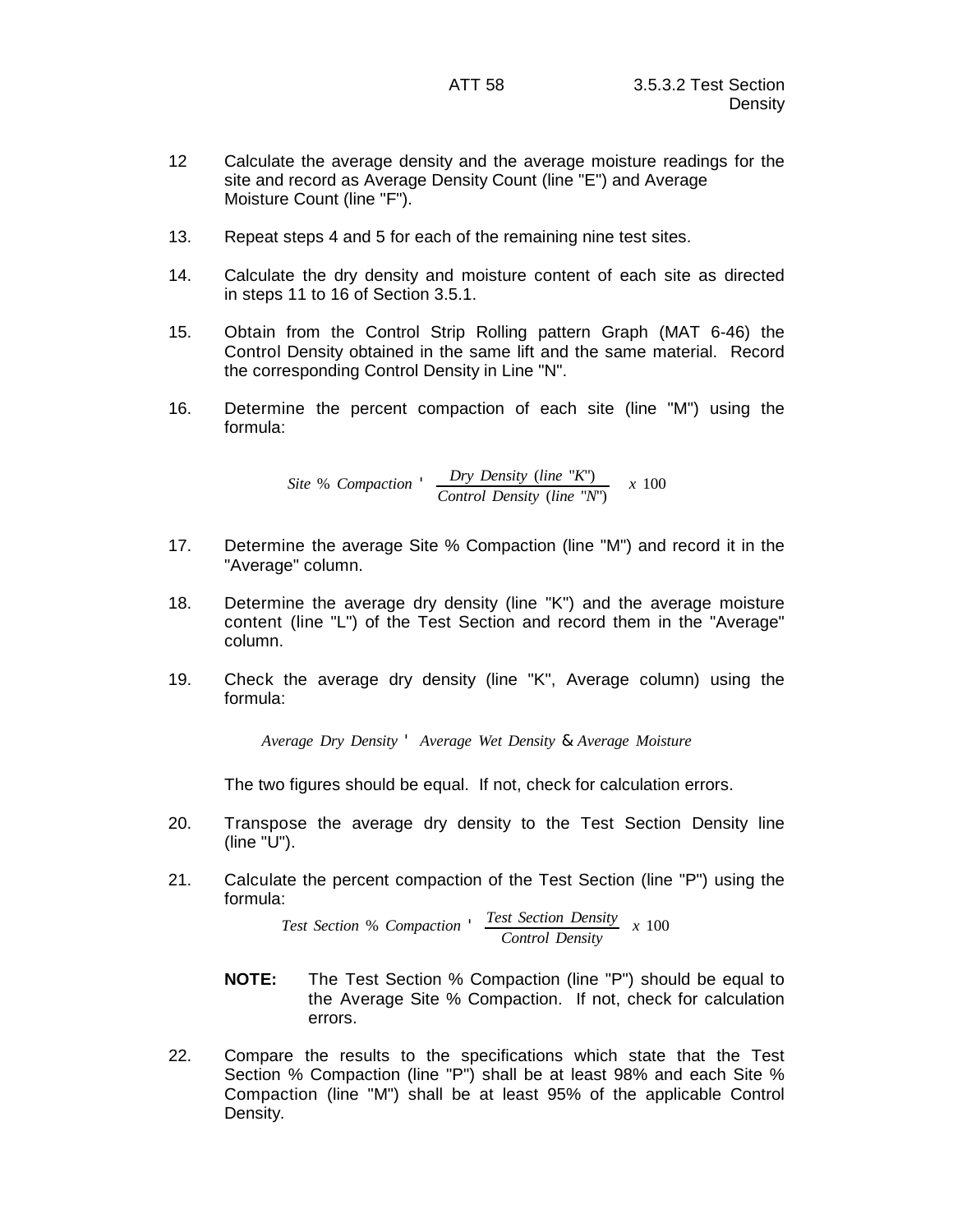|                |                                                               | <b>TEST SECTION DENSITY</b> |                                                  |                          |                               |                                 |           |           |              |                 |                                             |                 |                    |                        |                    |
|----------------|---------------------------------------------------------------|-----------------------------|--------------------------------------------------|--------------------------|-------------------------------|---------------------------------|-----------|-----------|--------------|-----------------|---------------------------------------------|-----------------|--------------------|------------------------|--------------------|
|                | TRANSPORTATION<br><b>AND UTILITIES</b>                        |                             | <b>PROJECT</b><br>HW<br>DATE<br>96.01.02         |                          |                               |                                 |           |           |              |                 | <b>DISTRICT</b><br>16                       |                 |                    |                        |                    |
|                |                                                               |                             | <b>TO</b><br><b>FROM</b><br><b>WILDHAY RIVER</b> |                          |                               |                                 |           |           |              |                 | ALTA RESOURCES RWY                          |                 |                    |                        |                    |
|                | MAT 6-47/96                                                   |                             | <b>PIT NAME</b>                                  |                          |                               | <b>TWELVE MILE CREEK</b>        |           |           |              | <b>LOCATION</b> | SW 10-53-27-5                               |                 |                    |                        |                    |
|                |                                                               | PROJECT MANAGER             | CONTRACTOR<br>E. ANDERSON                        |                          |                               |                                 |           |           |              | <b>CAMP 200</b> |                                             |                 |                    |                        |                    |
|                | <b>CONTROL STRIP NUMBER</b>                                   | $\mathbf{1}$                |                                                  | <b>AGGREGATE TOPSIZE</b> |                               |                                 |           |           |              |                 | $\mathbf{1}$<br>20 000<br><b>LIFT</b><br>μm |                 |                    |                        |                    |
|                | <b>FROM STATION</b><br>$10 + 800$                             |                             |                                                  |                          |                               | <b>TO STATION</b><br>$11 + 200$ |           |           |              |                 |                                             |                 |                    |                        | LIFT THICKNESS 150 |
|                | <b>GAUGE TYPE</b><br>TROXLER 2401                             |                             |                                                  | <b>GAUGE NUMBER</b>      |                               | 1379                            |           |           |              | MODE            |                                             |                 | <b>BACKSCATTER</b> |                        |                    |
|                |                                                               |                             |                                                  |                          | <b>COMPACTION EQUIPMENT</b>   |                                 |           |           |              |                 |                                             |                 |                    | <b>STANDARD COUNTS</b> |                    |
|                | NO. OF VIBRATORY STEEL ROLLERS                                | 2                           | OTHER(S)                                         |                          |                               |                                 |           |           |              | A               | <b>DENSITY</b>                              |                 | 262                |                        |                    |
|                | NO. OF WOBBLY TIRED ROLLERS                                   |                             | $\overline{2}$                                   |                          |                               |                                 |           |           |              |                 | B                                           | <b>MOISTURE</b> |                    | 1376                   |                    |
|                | NO. OF PNEUMATIC TIRED ROLLERS                                |                             |                                                  |                          |                               |                                 |           |           |              |                 |                                             |                 |                    |                        |                    |
|                | SITE NO.                                                      |                             | 1                                                | 2                        | 3                             | 4                               | 5         | 6         |              | $\overline{7}$  |                                             | 8               | 9                  | 10                     | <b>AVERAGE</b>     |
| C              | <b>STATION</b>                                                |                             | $1 + 8411$                                       | 1+880                    | $1 + 805$                     | $1 + 980$                       | $1 + 028$ | $1 + 056$ |              | $1 + 068$       | $1 + 108$                                   |                 | $1 + 136$          | $1 + 161$              |                    |
| D              | LOCATION                                                      |                             | C. LINE                                          | 3.2LT                    | 4.0 RT                        | 1.4 RT                          | 0.3LT     | 1.6LT     |              | 5.0 RT          | 4.0 $LT$                                    |                 | 4.0 RT             | C. LINE                |                    |
| $E_{1}$        | <b>DENSITY</b><br><b>READINGS</b>                             |                             | 345                                              | 359                      | 344                           | 335                             | 333       | 336       |              | 347             |                                             | 340             | 349                | 338                    |                    |
| E <sub>2</sub> |                                                               |                             | 352                                              | 346                      | 341                           | 333                             | 334       | 331       |              | 347             |                                             | 336             | 353                | 333                    |                    |
| Е              | AVE. DENSITY COUNT                                            |                             | 349                                              | 352                      | 342                           | 334                             | 334       | 334       |              | 347             | 338                                         |                 | 351                | 336                    | 342                |
| $F_{1}$        | <b>MOISTURE</b><br><b>READINGS</b>                            |                             | 573                                              | 559                      | 566                           | 573                             | 555       |           | 571<br>574   |                 | 541                                         |                 | 497                | 565                    |                    |
| F <sub>2</sub> |                                                               |                             | 572<br>560                                       |                          | 552                           | 559                             | 547       |           | 577          | 598             | 568                                         |                 | 497                | 576                    |                    |
| F              | AVE. MOISTURE COUNT                                           |                             | 573                                              | 560                      | 559                           | 566                             | 551       | 574       |              | 586             | 555                                         |                 | 497                | 571                    | 559                |
|                |                                                               |                             |                                                  |                          |                               | <b>CALCULATIONS</b>             |           |           |              |                 |                                             |                 |                    |                        |                    |
| G              | DENSITY COUNT<br><b>RATIO</b><br>E/A                          |                             | 1.332                                            | 1.334                    | 1.305                         | 1.275                           | 1.275     | 1.275     |              | 1.324           |                                             | 1.290           | 1.340              | 1.282                  |                    |
| н              | <b>WET DENSITY</b><br>(BY TABLES)<br>kq/m <sup>3</sup>        |                             | 2251                                             | 2227                     | 2291                          | 2339                            | 2339      | 2339      |              | 2259            |                                             | 2315            | 2235               | 2323                   | 2292               |
|                | <b>MOISTURE COUNT</b><br>RATIO<br>F/B                         |                             | 0.416                                            | 0.407                    | 0.406                         | 0.411                           | 0.400     | 0.417     |              | 0.426           |                                             | 0.403           | 0.361              | 0.415                  |                    |
| J              | <b>MOISTURE</b><br>kg/m <sup>3</sup><br>(BY TABLES)           |                             |                                                  | 132                      | 132                           | 136                             | 128       | 136       |              | 140             |                                             | 132             | 112                | 136                    | 132                |
| K I            | DRY DENSITY<br>kg/m <sup>3</sup><br>$H - J$                   |                             | 2115                                             | 2095                     | 2159                          | 2203                            | 2211      |           | 2203<br>2119 |                 |                                             | 2183            | 2123               | 2187                   | 2160               |
| L              | MOISTURE CONTENT<br>$100$ J / K<br>%                          |                             | 6.4                                              | 6.3                      | 6.1                           | 6.2                             | 5.8       |           | 6.2<br>6.6   |                 | 6.1<br>5.3                                  |                 | 6.2                | 6.1                    |                    |
| м              | SITE PERCENT<br><b>COMPACTION</b><br>100 K/N<br>%             |                             | 98.8                                             | 97.9                     | 100.8                         | 102.9                           | 98.1      | 102.9     |              | 103.6           |                                             | 102.0           | 99.2               | 102.1                  | 100.9              |
| N              | CONTROL DENSITY kg/m <sup>3</sup>                             |                             |                                                  | 2141                     | <b>REMARKS</b>                |                                 |           |           |              |                 |                                             |                 |                    |                        |                    |
| O              | TEST SECTION DENSITY<br>AVERAGE OF K $kg/m3$                  |                             |                                                  | 2160                     |                               |                                 |           |           |              |                 |                                             |                 |                    |                        |                    |
| P              | <b>TEST SECTION</b><br>PERCENT COMPACTION<br>$100$ O / N<br>% |                             |                                                  | 100.9                    | <b>MATERIALS TECHNOLOGIST</b> |                                 |           |           |              |                 |                                             |                 |                    |                        |                    |